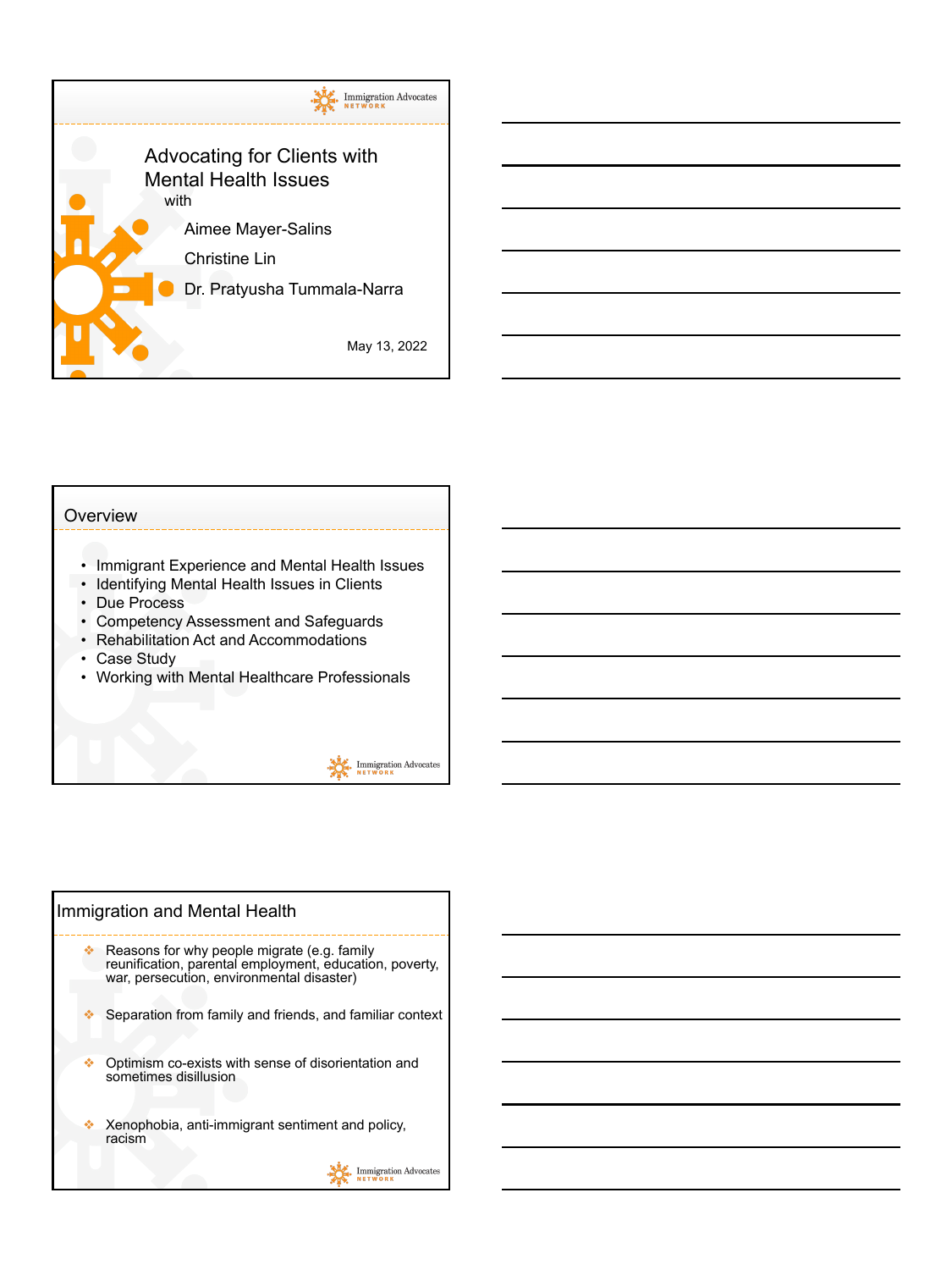



| Key Issues in Mental Health                                                                                                                                                                                                                     |
|-------------------------------------------------------------------------------------------------------------------------------------------------------------------------------------------------------------------------------------------------|
| <b>Immigrant Paradox:</b> Studies suggest that 1 <sup>st</sup><br>generation immigrants may experience less<br>psychological distress compared to 2 <sup>nd</sup> generation<br>immigrants (American Psychological Association,<br>2012, 2017). |
| Psychological distress is going unnoticed.                                                                                                                                                                                                      |
| Many of the mental health problems particular to the<br>immigrant experience can be linked to acculturation,<br>discrimination, and trauma.                                                                                                     |
| Immigrants underutilize mental health services.                                                                                                                                                                                                 |

 $\sum_{N \in \mathsf{T}}^{\mathsf{max}} \liminf_{N \in \mathsf{TWORK}}$ 

#### Acculturative Stress

- ❖ Stressful events/appraisal of events related to the acculturation experience
- ❖ Linked to psychological outcomes (depression, anxiety, suicidal ideation, substance abuse, eating disorders)
- ❖ Discrimination is a component of acculturative stress; Variations in discrimination-related stress across generations and across documentation status

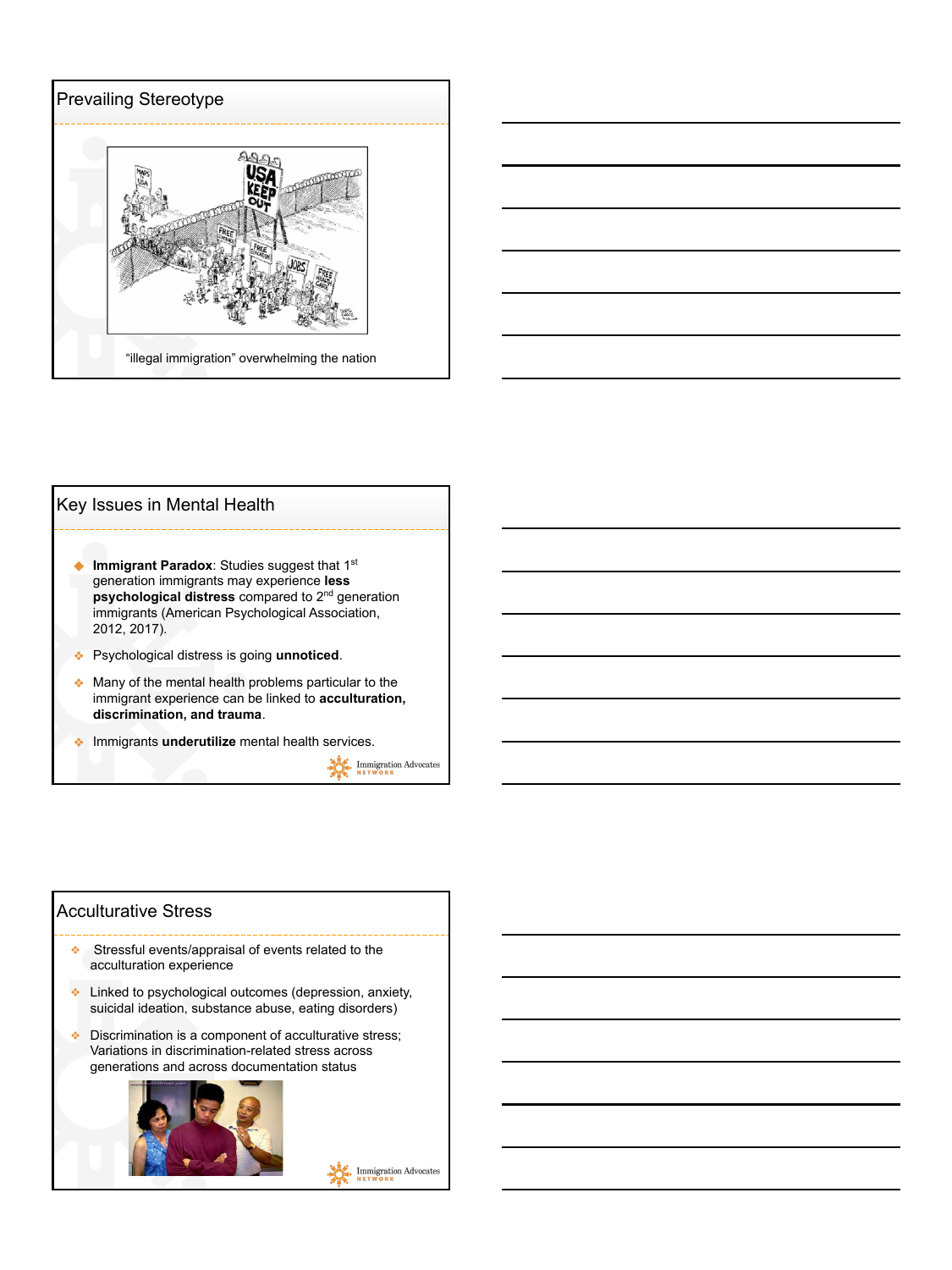#### Trauma-Based Presenting Problems

❖ Migratory trauma

- ❖ Pre-migration
- ❖ Migration
- ❖ Post-migration
- ❖ Deportation



- ❖ Interpersonal violence
- ❖ Vulnerable groups: Undocumented Immigrants, Asylum Seekers, Women, LGBTQ+, Survivors of Trafficking





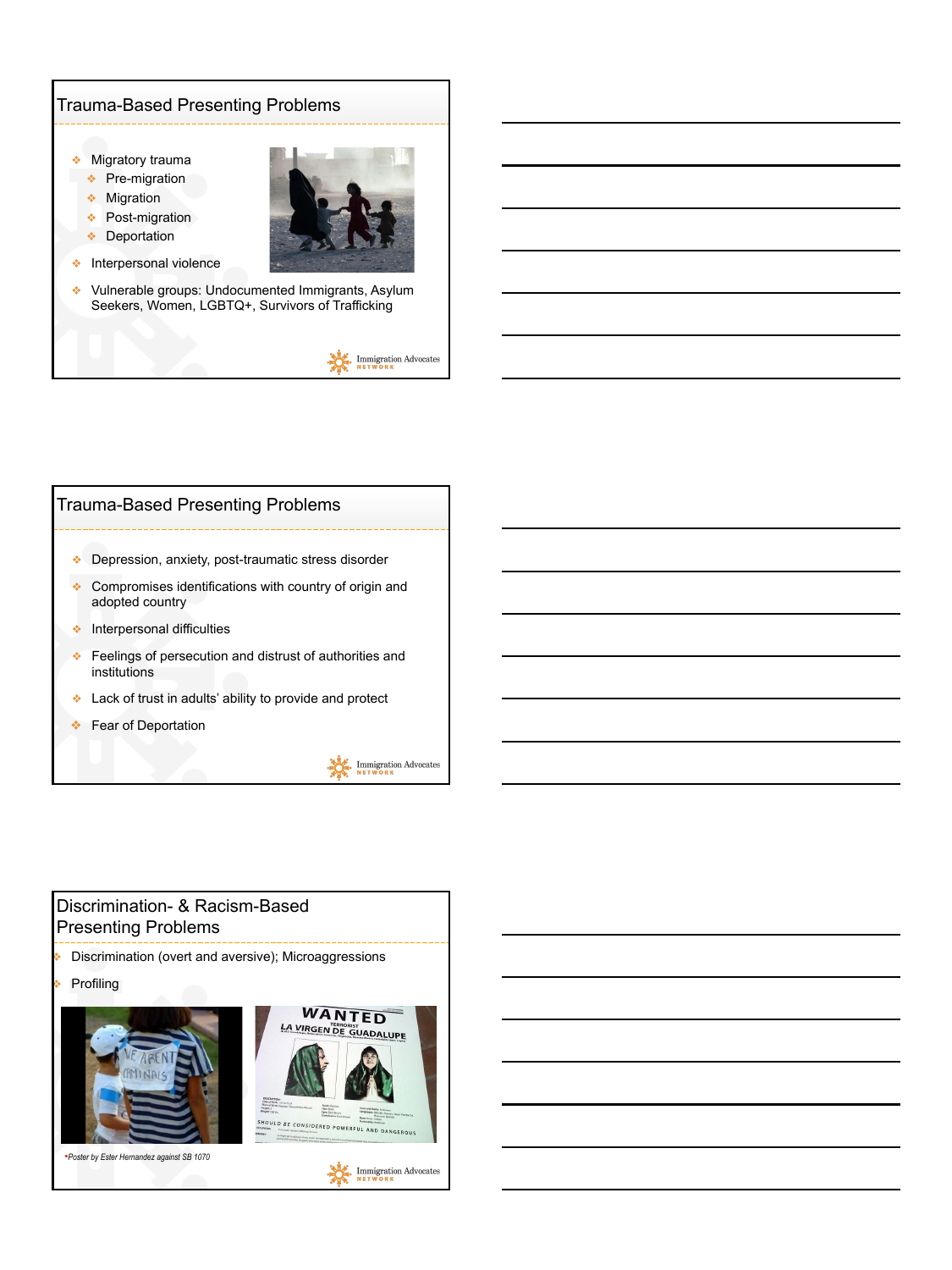#### Discrimination- & Racism-Based Presenting Problems

- ❖ Contribute to atmosphere of fear and anxiety and compromise in sense of safety
- ❖ Overt and subtle or aversive forms of racism both have detrimental effects
- ❖ Feeling of "second class" person
- ❖ Lack of sense of belonging (e.g. perpetual foreigner)
- ❖ Decreased use of mental health services



| <b>Barriers to Seeking Help</b> |                                                                                                             |  |
|---------------------------------|-------------------------------------------------------------------------------------------------------------|--|
|                                 | Sociocultural Barriers                                                                                      |  |
|                                 | --Stigma and shame associated with seeking<br>professional help; Silence about trauma (including<br>racism) |  |
|                                 | --Mistrust of providers                                                                                     |  |
|                                 | <b>Systemic Barriers</b>                                                                                    |  |
|                                 | --Financial barriers                                                                                        |  |
|                                 | --Legal barriers                                                                                            |  |
|                                 | --Problems with cultural competence within mental<br>health care                                            |  |
|                                 | -- Lack of access to education about mental health                                                          |  |
|                                 | ration Advocates                                                                                            |  |

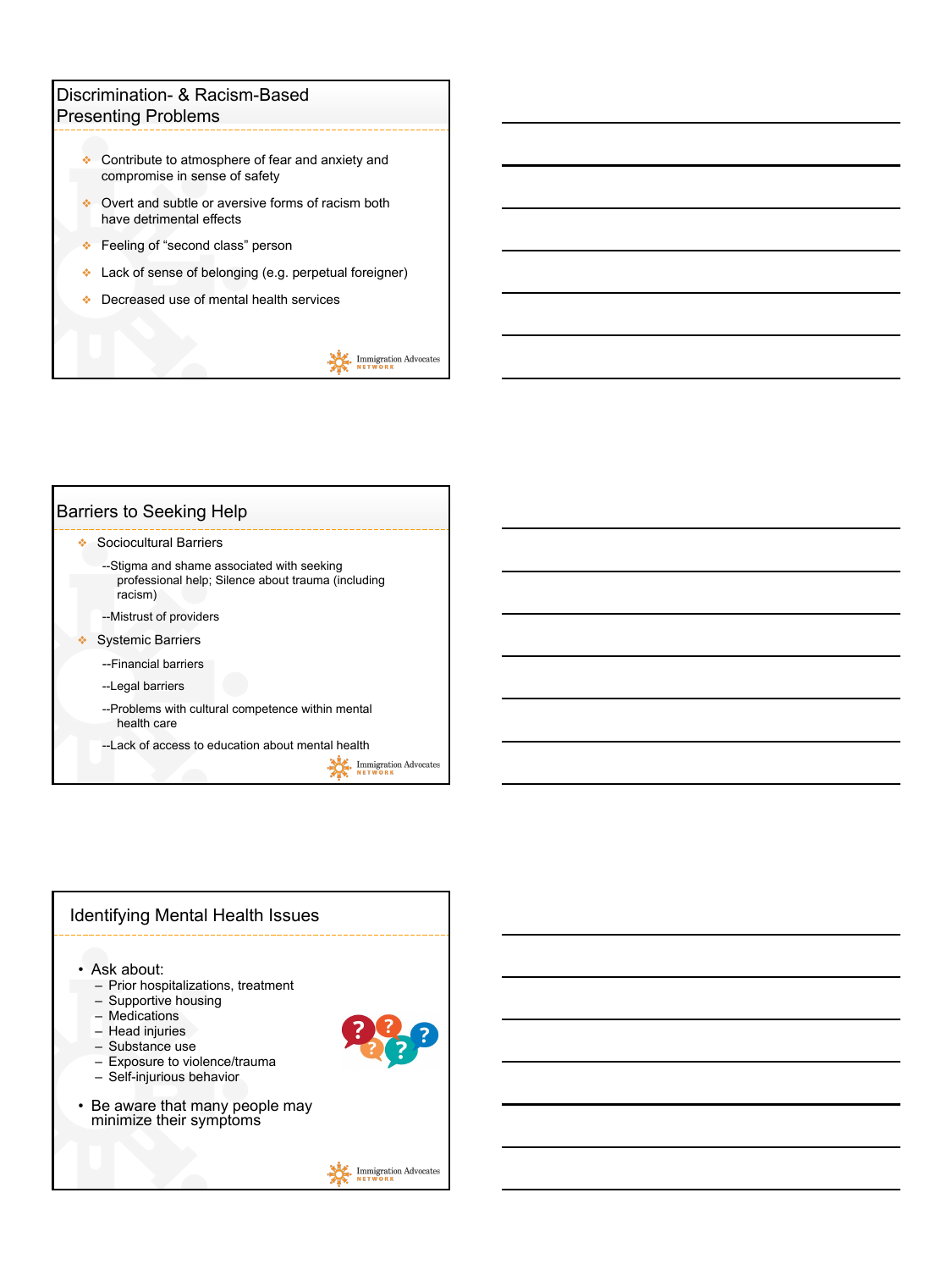



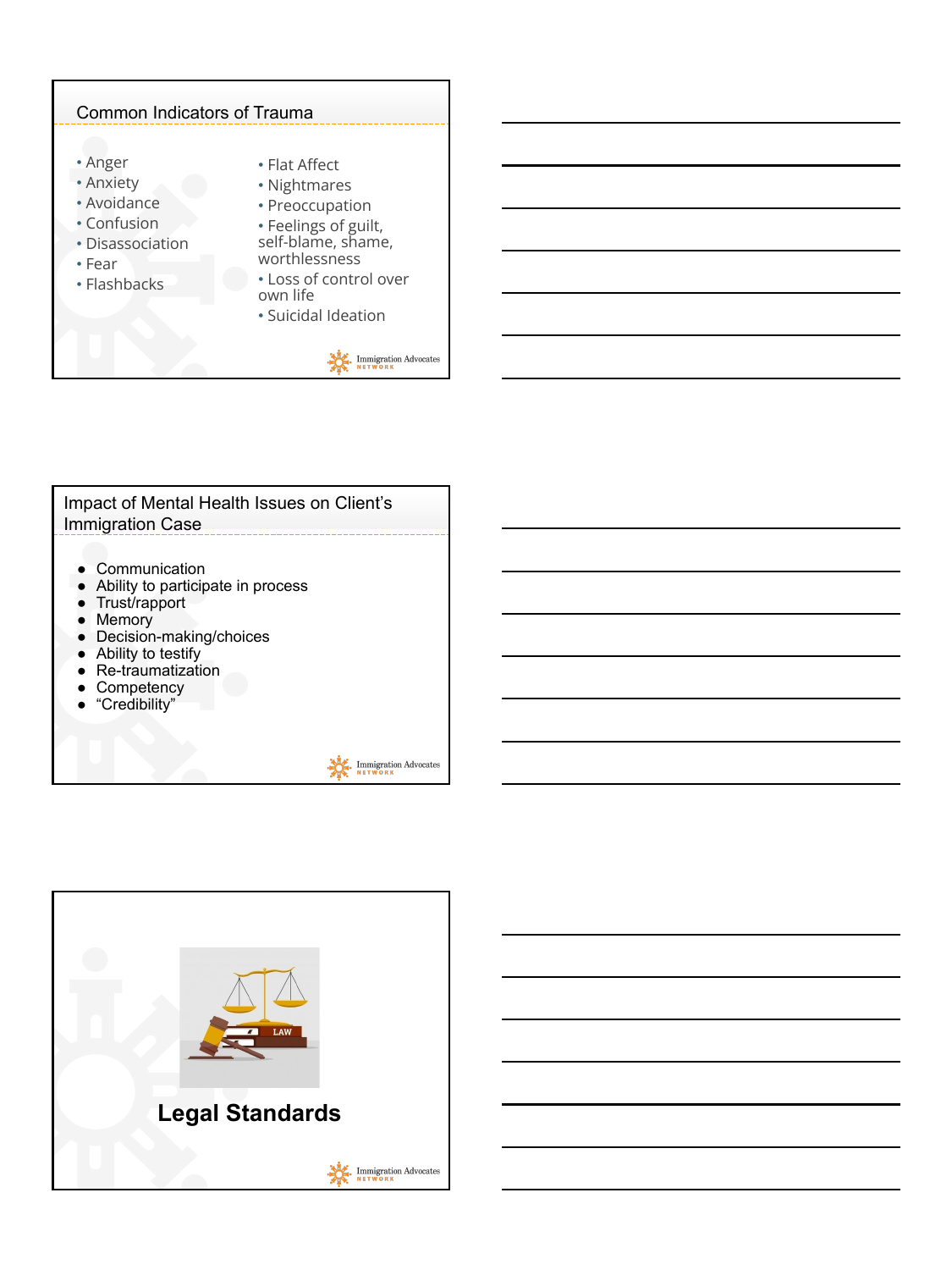#### Due Process

- Due process requires that proceedings be fundamentally fair.
- Noncitizens must at least be afforded the specific rights provided in the INA.
- But procedural rights are only real and sufficient if a person can exercise them.



## INA § 240(b)(4)(B)

The noncitizen "shall have *a reasonable opportunity* to examine the evidence against the alien, to present evidence on the alien's own behalf, and to cross-examine witnesses presented by the Government . . ."

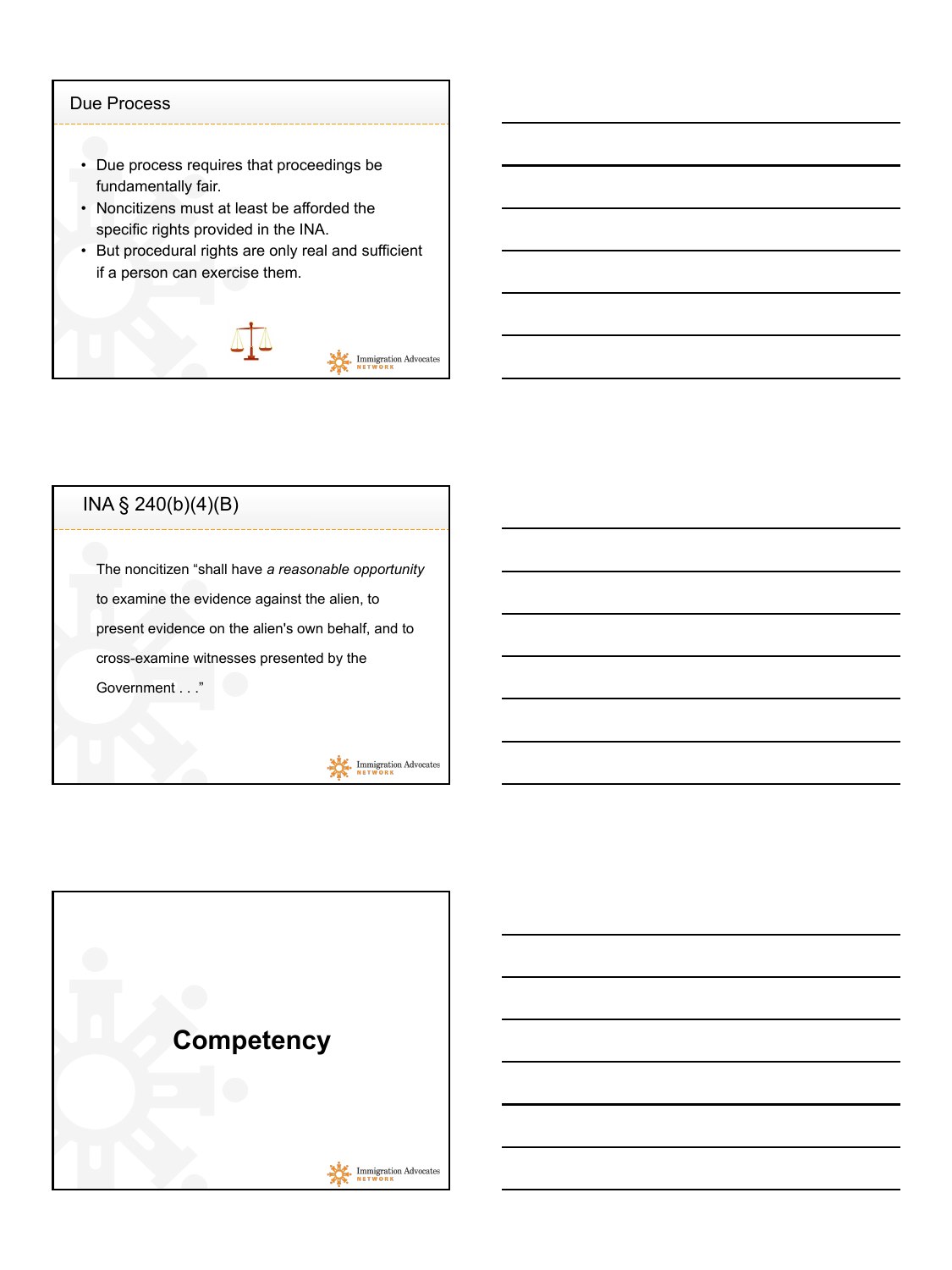#### Standard for Competency

• "The test for determining whether an alien is competent to participate in immigration proceedings is whether he or she has a rational and factual understanding of the nature and object of the proceedings, can consult with the attorney or representative if there is one, and has a reasonable opportunity to examine and present evidence and cross-examine witnesses."

– *Matter of M-A-M-,* 25 I&N Dec. 474, 484 (BIA 2011)

**AMEL Immigration Advocates** 

# Competency is Fluid

- May change based on medications, treatment, triggering events, etc
- May need to be reassessed at multiple points during the representation
- May need to strategize about when to request a competency hearing





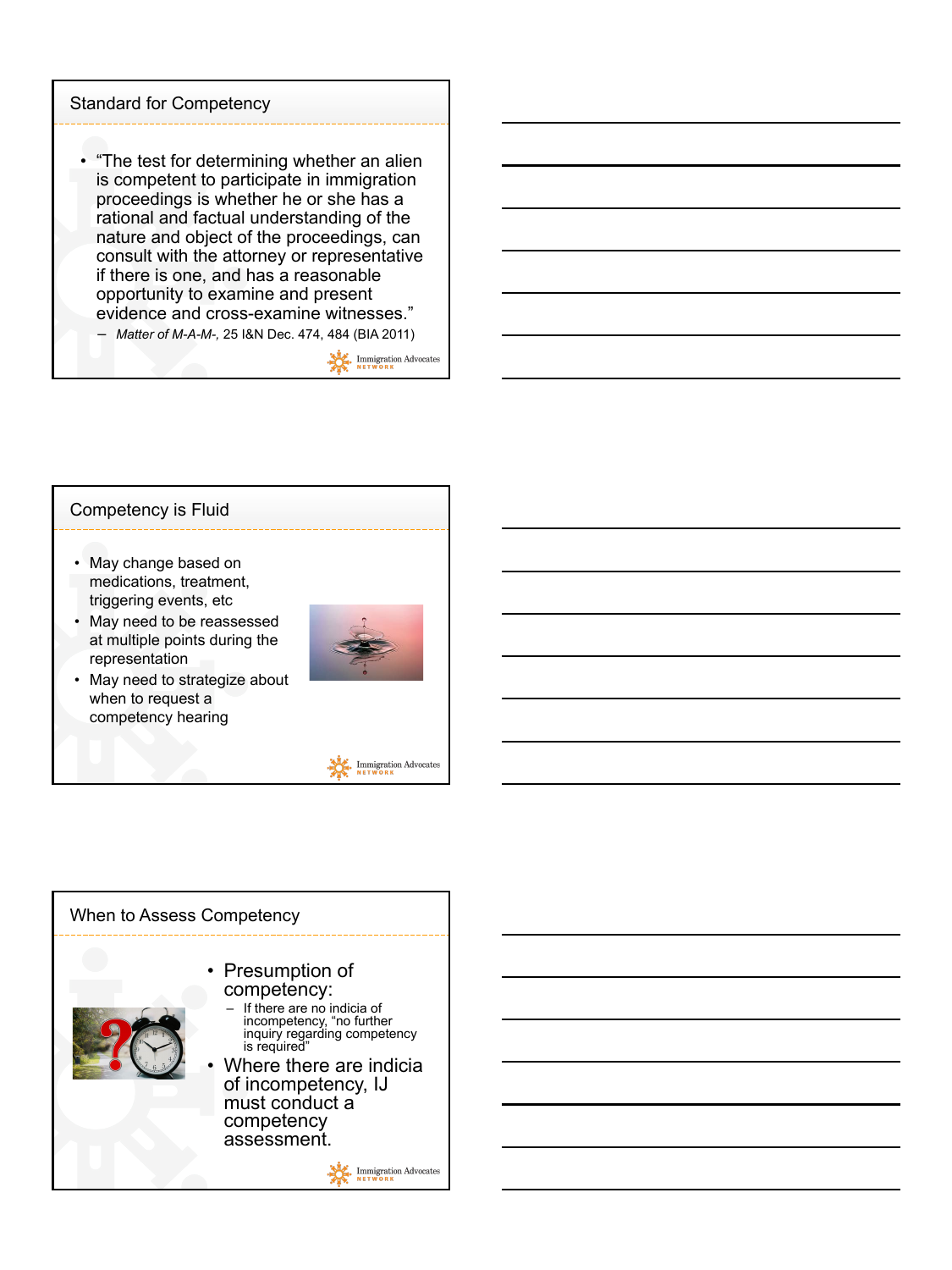



### Safeguards: Notice *Matter of E-S-I-,* 26 I&N Dec. 136 (BIA 2013). • Where there are manifest indicia of incompetency, DHS generally should<br>serve the NTA on :<br>1. the noncitizen<br>2. a person with whom the noncitizen resides, and<br>3. a relative, guardian, or person similarly close to the nonc 1. the noncitizen<br>
2. a person with whom the noncitizen resides, and<br>
3. a relative, guardian, or person similarly close to the noncitizen.<br>
- Where the noncitizen is confined in a custodial setting of any type, then "a pe • If DHS did not comply with 8 CFR § 103.8(c), and indicia of mental incompetency arise or are manifest at master calendar hearing, IJ should grant a continuance so DHS may serve properly. • If indicia of incompetency become apparent later, IJ should evaluate whether re-serving the NTA in compliance with 8 CFR § 103.8(c) would be an appropriate safeguard, and if so, grant a continuance for DHS to re-serve the NTA.Immigration Advocates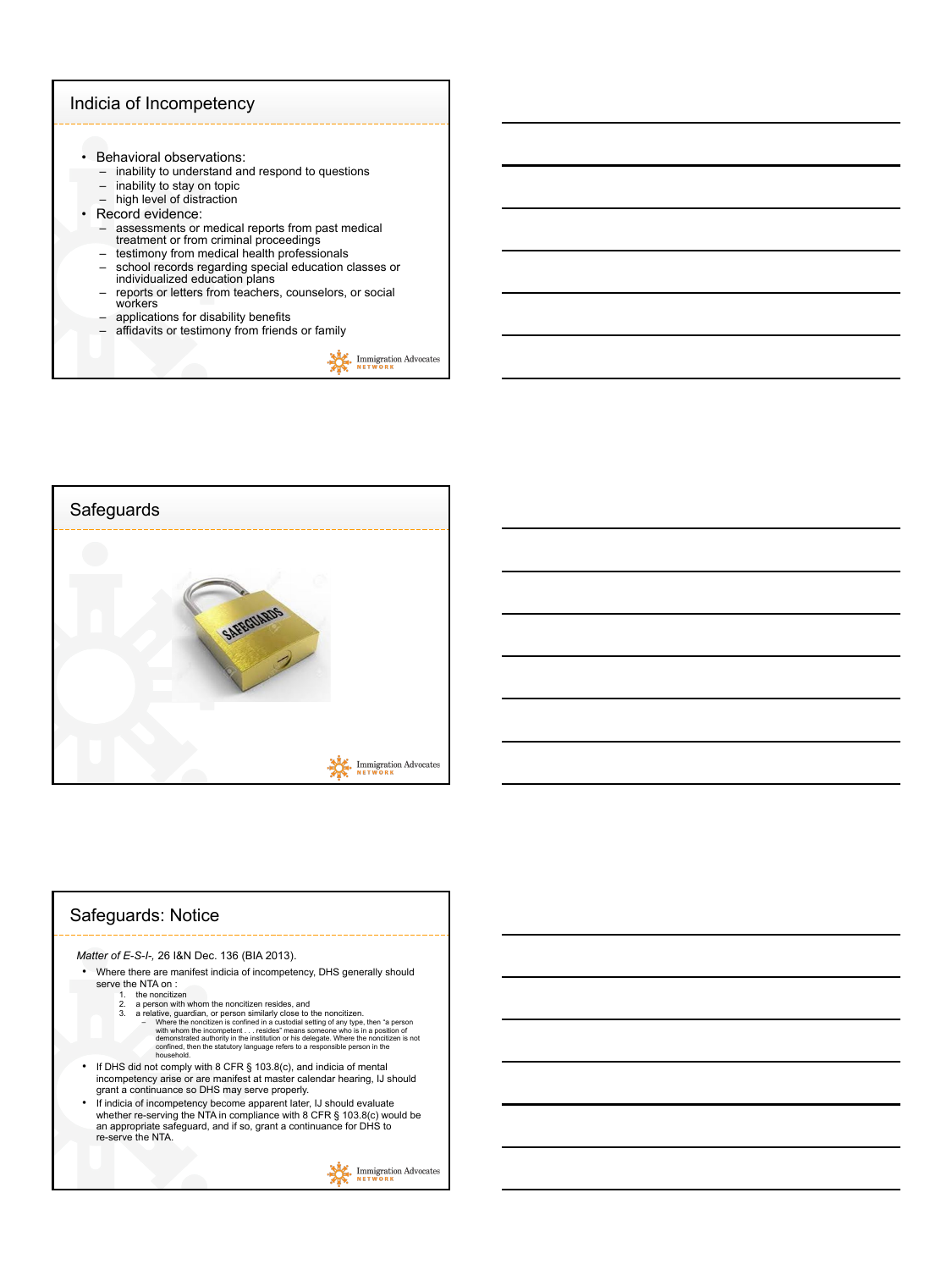#### Statutory and Regulatory Safeguards During the Hearing

- INA § 240(b)(3) directs the AG to "prescribe safeguards to protect the rights and privileges of the alien."
- 8 CFR §§ 1240.4, 1240.10(c), 1240.43.
	- allowing an attorney, legal representative or guardian, near relative or friend to appear on the noncitizen's behalf if it is impracticable for noncitizen to be present at the hearing.
		- If such a person cannot be found or will not appear, then IJ may request that the noncitizen's custodian appear.
	- IJ cannot accept admission of removability from noncitizen who is mentally incompetent and not accompanied by an attorney or legal representative, near relative, legal guardian, or friend.
	- IJ cannot accept an admission of removability "from an officer of an institution in which a respondent is an inmate or patient."

 $\sum_{N \in \mathsf{TW} \cup \mathsf{RK}}^{\bullet} \underset{\mathsf{N} \in \mathsf{TW} \cup \mathsf{RK}}{\text{Immigration} \; \text{Advocates}}$ 

#### Safeguards Stemming from *Matter of M-A-M-* and Its Progeny

- IJ has "discretion to determine which safeguards are appropriate, given the particular circumstances in a case before them."
- *M-A-M-* provided a non-exhaustive list of safeguards:
	- refusal to accept an admission of removability from an unrepresented respondent; – identification and appearance of a family member or close friend who can assist respondent and provide information to the court;
	-
	- docketing or managing case to facilitate the respondent's ability to obtain legal representation and/or medical treatment;
	- participation of a guardian;
	- continuance for good cause shown;
	- closing hearing to the public;
	- waiving respondent's appearance;
	- actively aiding in development of the record, including the examination and cross-examination of witnesses;
	- reserving appeal rights for the respondent.

**ALL** Immigration Advocates

#### Testimony Safeguards

- No adverse inference if client does not testify
- Nature of questioning (leading questions, appropriate tone, etc.)
- Flexibility in assessing credibility

*Matter of J-R-R-A-*, 26 I&N Dec. 609, 611–12 (BIA 2015):

- "[W]here a mental health concern may be affecting the reliability of the applicant's testimony, the Immigration Judge should, as a safeguard, generally accept that the applicant believes what he has presented, even though his account may not be believable to others or otherwise sufficient to support the claim."
	- "inconsistencies, implausibility, inaccuracy of details, inappropriate demeanor, and nonresponsiveness--may be reflective of a mental illness or disability, rather than an attempt to deceive the Immigration Judge."

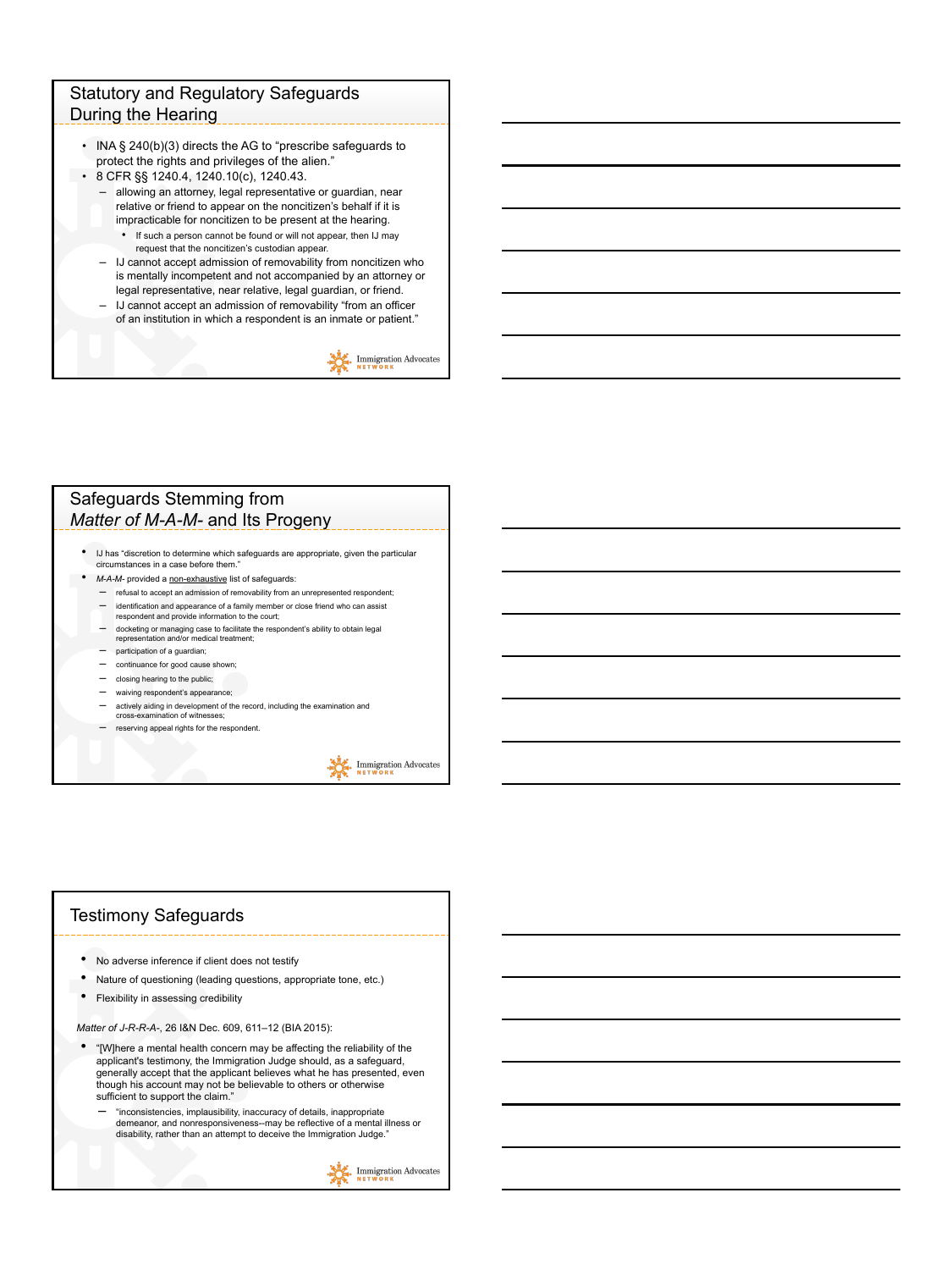#### Rehabilitation Act

- The Rehabilitation Act prohibits federal agencies from discriminating based on disabilities. 29 USC § 794.
- disabilities. 29 USC § 794. It is unlawful for a public entity to "[p]rovide a qualified individual with a disability with an aid, benefit, or service that is not as effective in affording equal opportunity to obtain the same result, to gain the same benefit, or to reach the same level of achievement as that provided to others." 28 CFR § 35.130(b)(1)(iii).

 $\frac{1}{N E T W 0 R K}$ 

#### Safeguards and Accommodations Even Where Client is Deemed Competent

- Still may be appropriate to request safeguards or accommodations to ensure fairness
	- Safeguards may be useful without a formal finding of incompetency. *Matter of J-R-R-A*, 26 I&N Dec. 609, 611–12 (BIA 2015). –
	- examine the evidence against the alien, to present evidence on the alien's own behalf, and to cross-examine witnesses presented by the Government . . .")
- Types of accommodations:
	- extra breaks during the presentation of testimony –
	- **permission to ask leading questions**
	- scheduling accommodations (e.g. AM hearing)

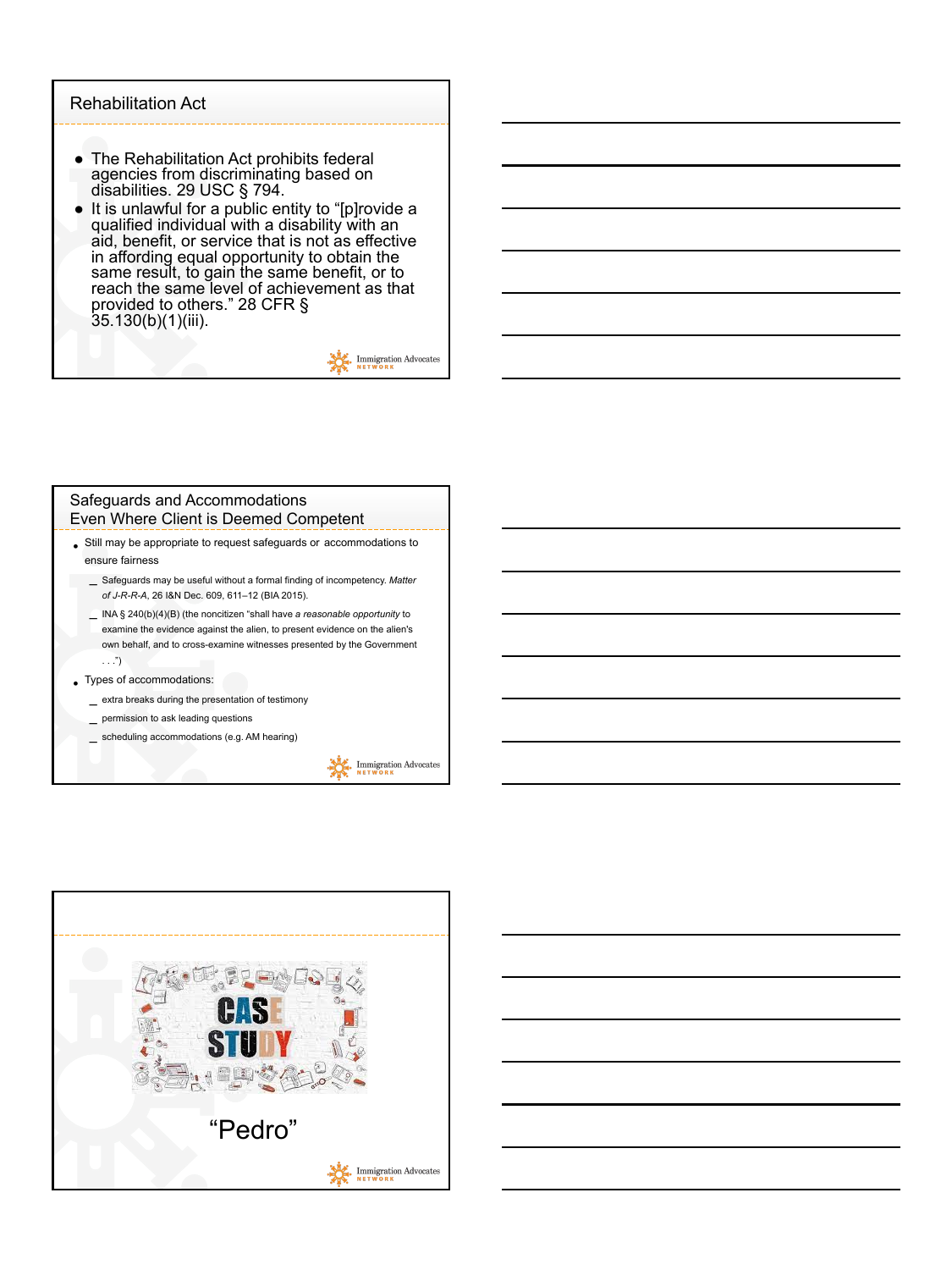#### Pedro: Intake Preparation

- Pedro is scheduled for an intake with your office.<br>You have the following information about Pedro
- based on a quick phone screen:
	- 22 year-old Salvadoran male who has attended several "quick" hearings in immigration court, but needs a lawyer
	- Says he's feeling very depressed and desperate because he's contacted many organizations and has not been able to find a lawyer
- Wants to speak with a lawyer to explore his options **● What steps would you take to prepare for the intake interview?**

 $\sum_{N \in \mathcal{I}}$  Immigration Advocates

## Pedro: Intake Meeting

- Hearing notice shows his individual hearing is in less than 2 months.
- Has some aunts, uncles, and cousins in the US, but the rest of his family reside in his home country.
- Says he is afraid to go back to his home country because "bad people" there want to hurt him.
- He won't say who the bad people are because he's afraid they will find out he's told on them.
- He is fidgety and keeps looking around the room when he is talking to you.<br>When you ask him questions, he sometimes does not
- respond or says something unrelated.

Immigration Advocates

#### Pedro: Subsequent Meetings

- Pedro misses 2 scheduled meetings with you.
- When you do meet, he tells you that he had nightmares several nights after your last meeting.
- He tells you he thinks some men have been following him so he was afraid to go outside and missed the 2 meetings.
- He was afraid to come to your office today, but knows it is important for his immigration case.

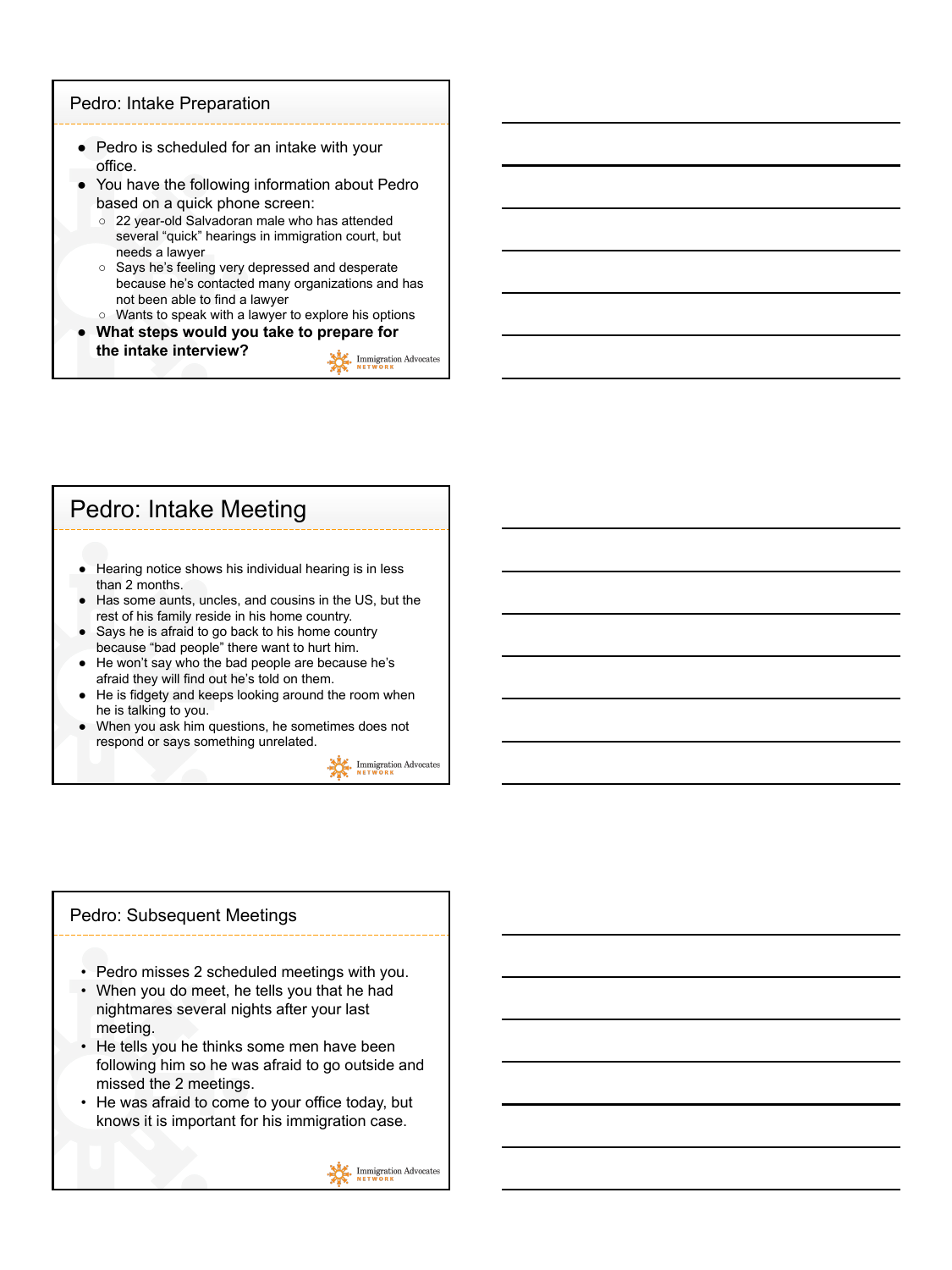#### Pedro: Immigration Court Hearing

- Pedro's individual hearing is 3 weeks away.
- You have not been able to get much information about Pedro's immigration case because he missed 2 meetings and is very hesitant to discuss why he's afraid to go back to his home country.
- **• What steps will you take before the individual hearing?**





## Referrals ● Identify available resources and services

- Outreach and developing relationships with organizations/individuals working with similar client population
- Maintain list of referrals for various resources
	- Social services, medical, psychological, support groups, emergency contacts, education, other legal matters outside your expertise, etc.
- Provide appropriate referrals
	- Obtain confidentiality waivers

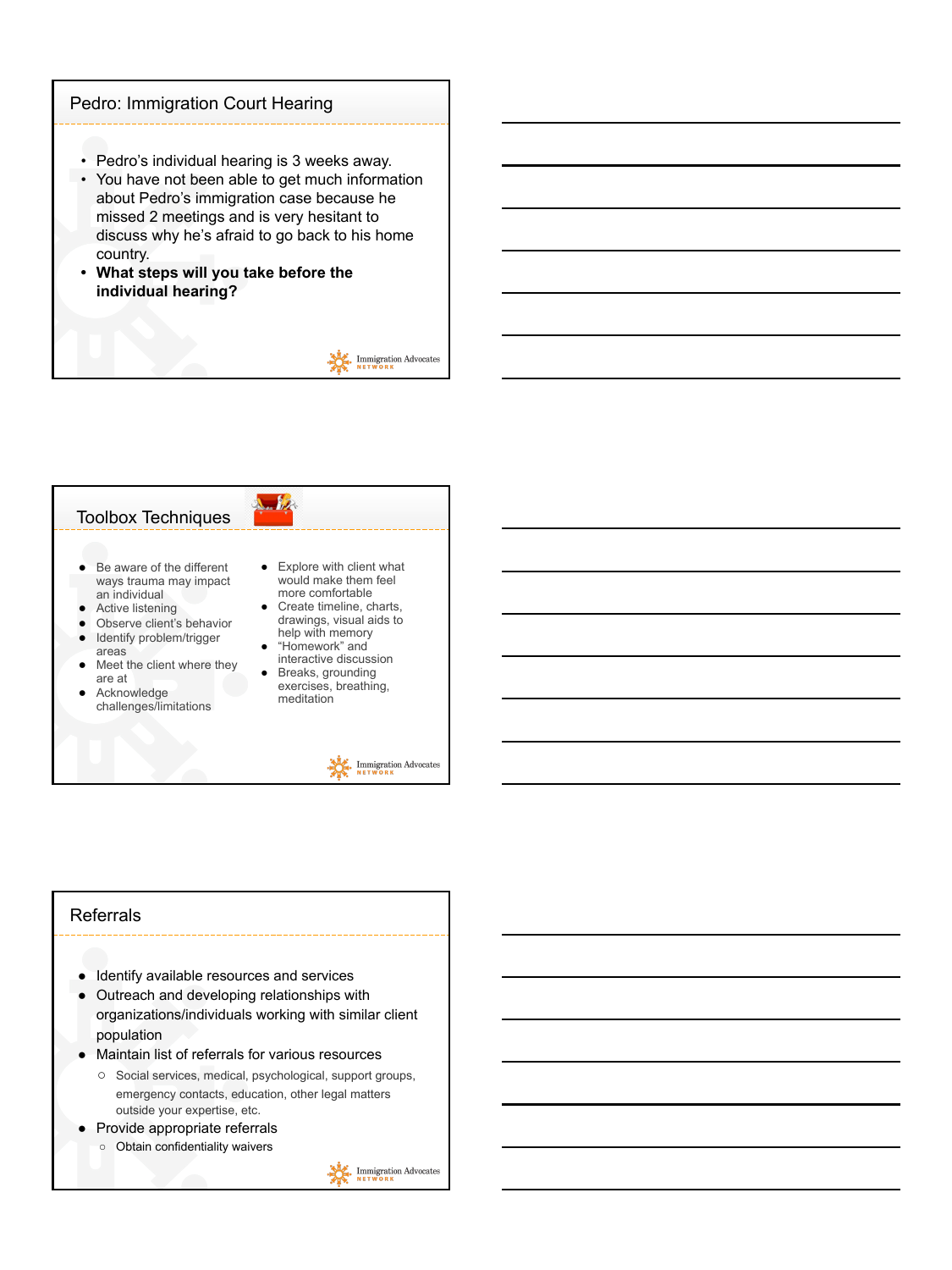#### Collaboration with Health Professionals

- Provide mental health/medical support to individual going through the asylum process
- Serve as "Expert" Witness by conducting forensic evaluation of client and possibly testifying in court
- Corroborate mental health issues as well as documenting any physical and/or psychological harm
- Corroborate legal issues



#### Where Health Professionals' Expertise Can Be Critical

- Vulnerability Assessment
	- Children<br>○ Mental co Mental competency
	- Developmental disabilities
- Credibility
- Incomplete or inconsistent memory
- For asylum, withholding, Convention Against Torture claims, severity of past persecution/torture, e.g. physical scars, psychological trauma
- Overcoming bars to eligibility for relief
- Mitigating negative discretionary factors
- Discretion

Immigration Advocates

#### Working with Mental Health Professionals •Ascertain whether mental health professional has necessary expertise •Communicate expectations –telephonic or in-person testimony –provide relevant filing and hearing dates –establish due dates for reviewing, editing, and finalizing any evaluation –set expectations around the frequency and means of communication –discuss compensation. •Review the evaluation before submitting it to the Immigration Court. –Should address 3 prongs of *M-A-M-* competency test, what safeguards would help and why, and any issues necessary to establish noncitizen's eligibility for relief •Prepare mental health professionals to testify, and anticipate and prepare for potential challenges to their qualifications or testimony.**ALC**. Immigration Advocates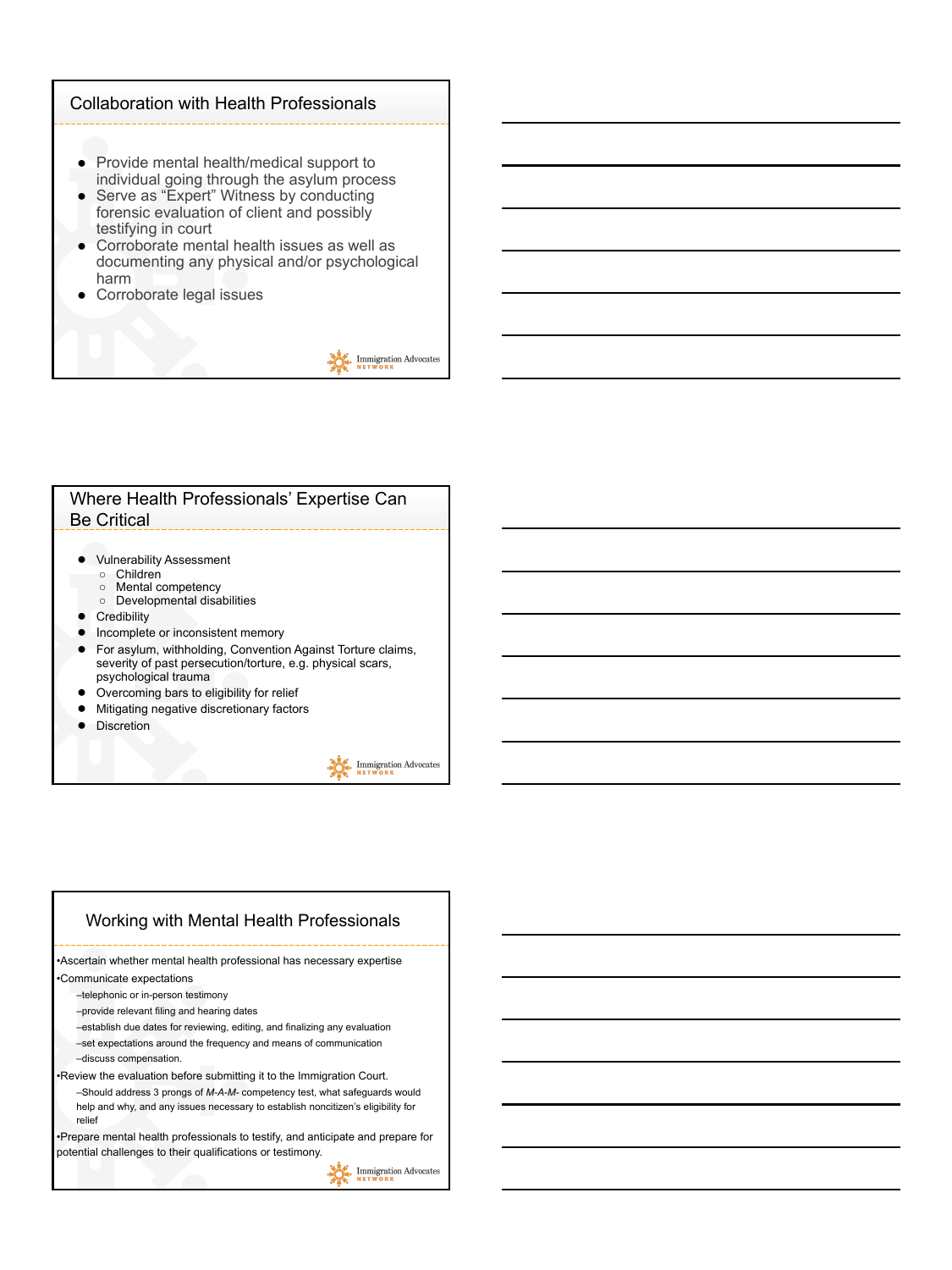#### Preparation: Minimize Surprises

- Discuss client's previous experiences with court/system Explain:
	- Purpose of interview/hearing
	- Interview/courtroom setting
	- Who present/role
	- Process
- Warn if need to discuss difficult topics and techniques for handling
- Manage client expectations